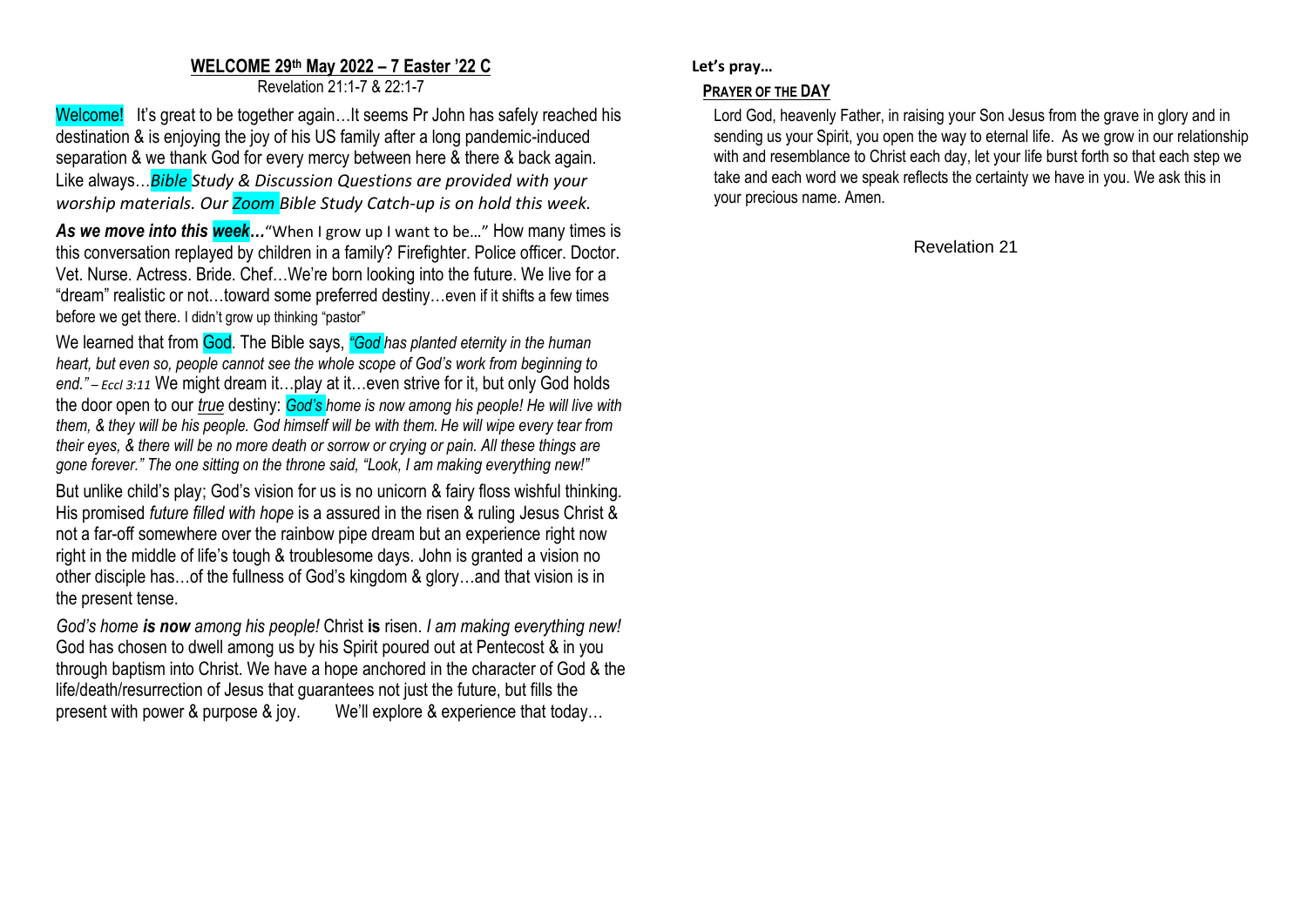## **7 EASTER '22 C – IN CHRIST'S HANDS: UNVEILING THE NEW REALITY – GROWING DESTINY**

As many of you know... I ride a bicycle a few kilometres almost every morning. I even sometimes ride when the weather suggests I should stay home & drink more coffee. I need the exercise. I like being able to see people & pets & other exercisers in our neighbourhood all trying to stay one step ahead of traffic or road construction or each other. I don't do stationary cycling. I have never been able to maintain the speed, time, distance or enthusiasm on a stationary bike. If I'm going to do something, I want to get somewhere, even if it's the same 10k route around Glenfield…I'd rather be out there hot or cold dodging puddles poodles & pedestrians than trapped in a corner of a room peddling away like a rat in a wheel. There is an undeniable sense of accomplishment when the cycling app on my phone tells me how far & how fast I've gone. I'm not training for a race…but I like to know that in the 30-35 minutes I've been pedalling…I've gone somewhere.

I believe most of us are like that about most things. We plant gardens to see flowers bloom. Put veggies in the ground to eat & share them. Sow crops to harvest & sell. Invest in livestock or real estate for a return. We play sports or support a team hoping for wins. Our minds & hearts think forward…We "see" our children as they might become. Every teacher just *knows* they see "potential" in their students far beyond what they're producing in their class at the moment. Our lives inescapably push toward the future.

If we're serious about those futures we "see"…from "When I grow up I want to be…" to "Will you marry me?" to the pumpkins we can't seem to get rid of because we have so many...We live right now to see that future come to life. If we want those pumpkins we better leave some space A LOT OF SPACE & stick those seeds in the ground early & keep the water & weeds in the proper proportion. If we "want" a spouse we learn how to be the spouse someone would want to marry. If we want to be butcher baker or candlestick maker…we learn the skills & character to get there.

That's the whole point of Revelation: **To** guide & shape the "right now" work of the church so that it gives witness to the assured future they have in Jesus Christ AND To experience that future fullness in whatever circumstance they find themselves today. So many of us get lost in Revelation because we dig in looking for a timeline to the end-of-all-things or for some mystery code that unlocks secrets hidden since John was on Patmos. Nonsense…John receives this revelation & deposits it into the hearts & lives of people who are under the pump…really struggling to stay faithful in a world that has no time for their faith. In some of the churches where this revelation would have been read they're doing pretty well. In others they're getting crushed

because they trust in Jesus. In still others, they're asleep in front of the cricket about to spill their beer on their own lap & need to wake up to be about the business of being Christ's presence in this world. As outnumbered outsiders in their own communities there were those who were beginning to spend more time in the world & less time in their faith. Some were starting to blend in & fit in with their unbelieving neighbours & lose their passion & their hope & their lives had assumed the passive dullness of unbelief…instead of calling themselves "churches" they needed to sell the furniture & do something else because they were an embarrassment to God.

For the most part…they're like us…trying to figure out what it means to follow Christ & raise your kids & go to work & live against temptation & apathy & complacency when nothing seems to be going right, or when the promise of Christ's return seems like it may never come to pass. So John receives this word from God & then records it for the church not to fuel useless speculation but to foster purposeful obedience. John's not interested in treadmills, exercise bicycles or treading water…*HE* is convinced the world is still living in darkness & those who are light need to shine… to be radiant…to burn with the fire of the first Pentecost & the passion of the first Easter. In that conviction John is not alone. Every time the New Testament authors write of Christ's return it's always with the intent of encouraging the present-tense faith of their readers. It's always about stirring the church to live like they know who actually wins in the end & how the defeat of death, the forgiveness of sins, the promise of the resurrection of the dead & the life of the world to come make a difference in their relationships, schools, homes, jobs & communities *TODAY.*

Peter would write *Since everything around us is going to be destroyed like this, what holy & godly lives you should live, looking forward to the day of God & hurrying it along. On that day, he will set the heavens on fire, & the elements will melt away in the flames. But we are looking forward to the new heavens & new earth he has promised, a world filled with God's righteousness. So dear friends, while you are waiting for these things to happen, make every effort to be found living peaceful lives that are pure & blameless in his sight.* The apostles saw the church struggling to survive past next weekend & pleaded with those early followers to live with intentionality & accountability & above all to live lives reflecting the Spirit they had received from the risen Jesus. To simply live more hope-fueled more joy-filled more loving more forgiving more generous and more compassionate than their pagan family friends & neighbours.

And to empower that sort of living in the present John points to the end to help us remember that this world in all its glamourous glorious glittery brokenness is fading fleeting & futile. The toys trophies & trinkets that grab our attention & devotion & heartfelt striving are all meaningless & eternally fake with no power to satisfy or